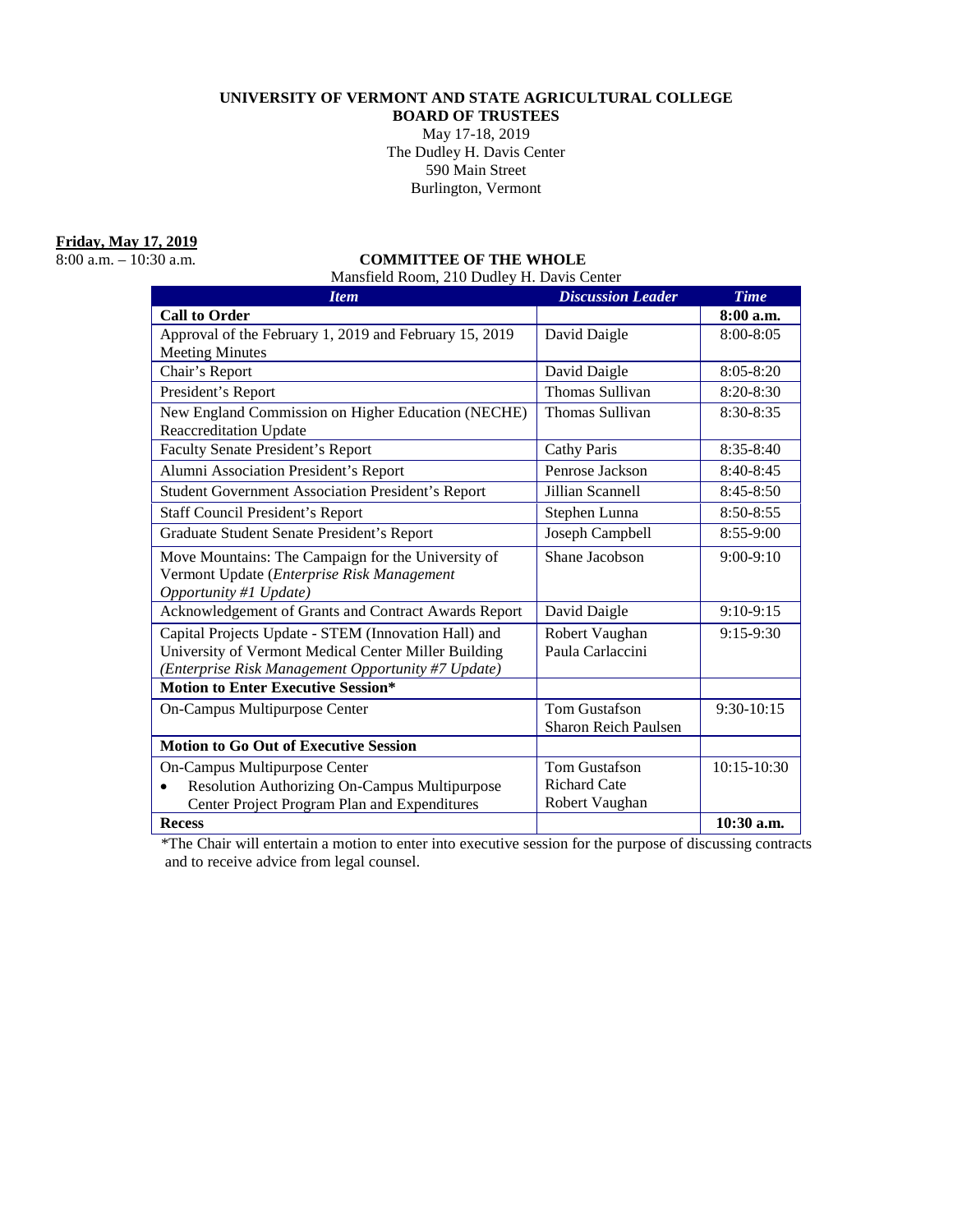# **Friday, May 17, 2019**<br>10:45 a.m. – 12:30 p.m.

# 10:45 a.m. – 12:30 p.m. **BUDGET, FINANCE AND INVESTMENT COMMITTEE**

Mansfield Room, 210 Dudley H. Davis Center

| <b>Item</b>                                                  | <b>Discussion Leader</b> | <b>Time</b>  |
|--------------------------------------------------------------|--------------------------|--------------|
| <b>Call to Order</b>                                         |                          | $10:45$ a.m. |
| Approval of the February 1, 2019 Meeting Minutes             | Briar Alpert             | 10:45-10:50  |
| Cost of Attendance and Projected Enrollment                  | <b>Stacey Kostell</b>    | 10:50-11:20  |
| FY 2020 Budget (action)                                      | <b>Richard Cate</b>      | 11:20-12:30  |
| Overview of Total Operating Budget<br>$\bullet$              |                          |              |
| Resolution Approving Fiscal Year 2020 Budget<br>$\bullet$    |                          |              |
| Planning Assumptions: General Fund                           |                          |              |
| Resolutions Approving Tuition & Fee Charges for<br>$\bullet$ |                          |              |
| Fiscal Year 2020                                             |                          |              |
| <b>Recess</b>                                                |                          | $12:30$ p.m. |

\*Executive session as needed.

12:30 p.m. – 1:30 p.m. **LUNCH**

#### 1:30 p.m. – 3:30 p.m. **EDUCATIONAL POLICY AND INSTITUTIONAL RESOURCES COMMITTEE**  Livak Ballroom, 417-419 Dudley H. Davis Center

| <b>Item</b>                                                       | <b>Discussion Leader</b> | <b>Time</b> |
|-------------------------------------------------------------------|--------------------------|-------------|
| <b>Call to Order</b>                                              |                          | 1:30 p.m.   |
| Approval of February 1, 2019 Meeting Minutes                      | Carolyn Dwyer            | $1:30-1:35$ |
| Q&A Routine and Annual Reports                                    |                          | $1:35-1:55$ |
| Provost's Report                                                  | Patricia Prelock         |             |
| Annual Translate New Knowledge to Benefit Society<br>$\bullet$    | <b>Richard Galbraith</b> |             |
| - Entrepreneurial Ecosystem Report (Enterprise Risk               |                          |             |
| Management Opportunity #5 Update)                                 |                          |             |
| <b>Annual Graduate Education Report</b><br>٠                      | Cindy Forehand           |             |
| Annual Academic Advising Report<br>$\bullet$                      | Annie Stevens;           |             |
|                                                                   | <b>Brian Reed</b>        |             |
| <b>Capital Projects Progress Report</b>                           | Robert Vaughan           |             |
| Resolution Approving Project Program Plan for Larner              | Robert Vaughan           | $1:55-2:05$ |
| College of Medicine Biomedical Research Building                  | <b>Rick Page</b>         |             |
| Report by the Faculty Senate Curricular Affairs                   | Laura Almstead           | $2:05-2:10$ |
| Committee Chair                                                   |                          |             |
| <b>Action Items</b>                                               |                          | $2:10-2:15$ |
| Resolution Approving the Creation of a Minor in                   | Carolyn Dwyer            |             |
| Computer Science Education in the College of                      |                          |             |
| <b>Education and Social Services</b>                              |                          |             |
| Resolution Approving the Creation of a Bachelor of<br>$\bullet$   |                          |             |
| Social Work Degree in the College of Education and<br>Social Work |                          |             |
| Academic Excellence Goals                                         | <b>Bill Falls</b>        | $2:15-2:45$ |
|                                                                   |                          |             |
| College of Arts & Sciences Update on Strategies and<br>Progress   |                          |             |
| Educational Advisory Board (EAB) Navigate - Advising              | <b>Stacey Kostell</b>    | $2:45-3:25$ |
| <b>Software Presentation</b>                                      | Sarah Warrington         |             |
|                                                                   | Alex Yin                 |             |
|                                                                   | Stephanie Kramer         |             |
| Other Business*                                                   | Carolyn Dwyer            | $3:25-3:30$ |
| Review of Work Plan                                               |                          |             |
| <b>Motion to Adjourn</b>                                          |                          | 3:30 p.m.   |

\* Executive session as needed.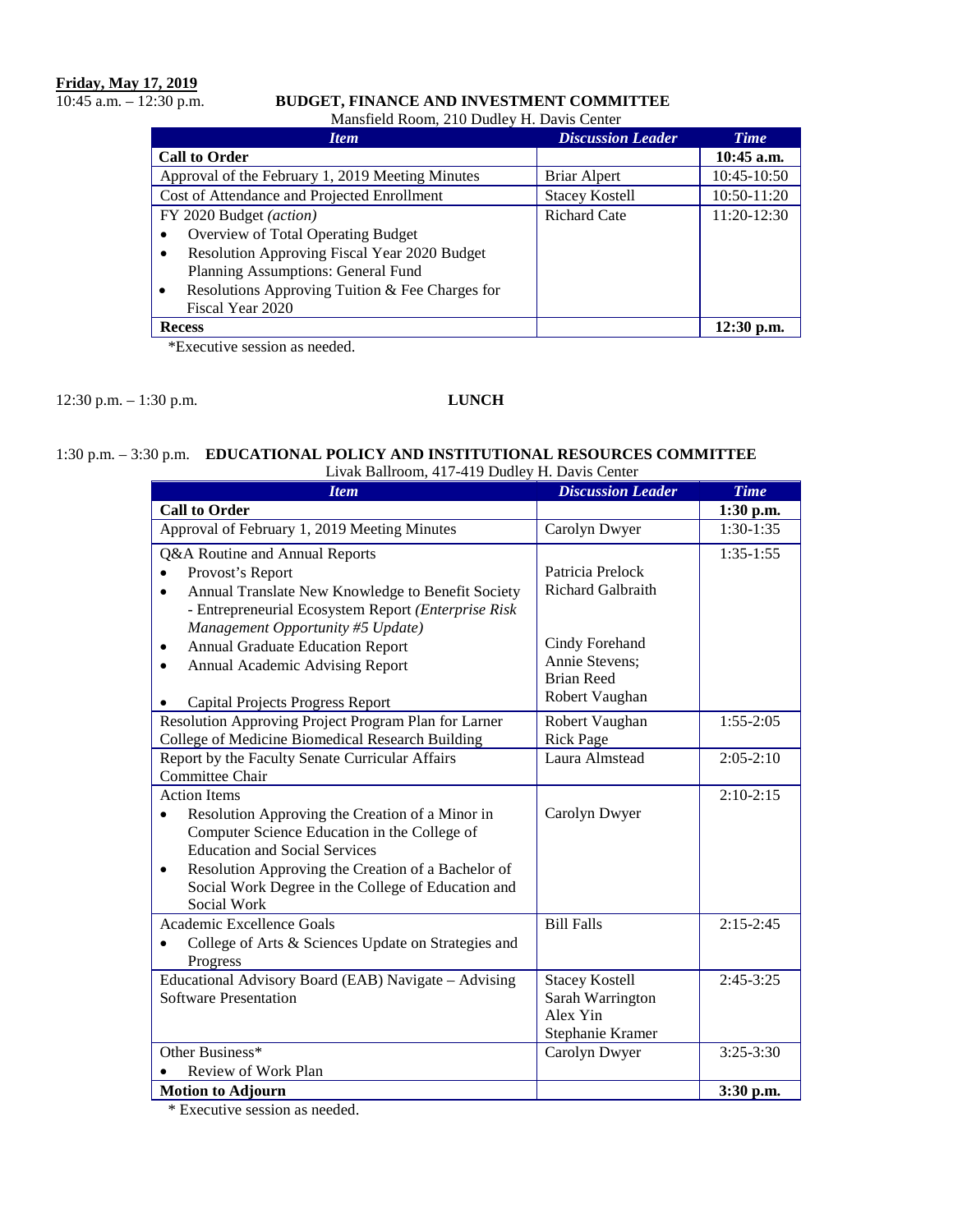### 1:30 p.m. – 3:15 p.m. **BUDGET, FINANCE AND INVESTMENT COMMITTEE**

Mansfield Room, 210 Dudley H. Davis Center

| <b>Item</b>                                                                             | <b>Discussion Leader</b> | <b>Time</b>   |
|-----------------------------------------------------------------------------------------|--------------------------|---------------|
| <b>Call to Order</b>                                                                    |                          | 1:30 p.m.     |
| Report of the Investment Subcommittee                                                   | <b>Robert Brennan</b>    | $1:30-1:55$   |
| Endowment Performance Update                                                            |                          |               |
| <b>Asset Allocation Update</b>                                                          |                          |               |
| Resolution Approving Establishment of the<br><b>Investment of Endowment Cash Policy</b> |                          |               |
| Resolution Approving Revisions to the Statement of<br>Investment Polices & Objectives   |                          |               |
| Fundraising Update on Capital Projects                                                  | Shane Jacobson           | $1:55-2:05$   |
| On-Campus Multipurpose Center Project Funding                                           | <b>Richard Cate</b>      | $2:05 - 2:35$ |
| Approval of Fee to Fund Debt Service for the                                            |                          |               |
| Multipurpose Center Project for Fiscal Year 2021                                        |                          |               |
| <b>Resolution Authorizing Bond Issuance</b>                                             | <b>Richard Cate</b>      | $2:35-2:45$   |
| Vice President's Report                                                                 | <b>Richard Cate</b>      | $2:45-3:00$   |
| Capital Project Pre-Funding Account                                                     |                          |               |
| Net Tuition Stabilization Fund                                                          |                          |               |
| Third Quarter General Fund Budget to Actuals                                            |                          |               |
| Other Business*                                                                         | <b>Briar Alpert</b>      | $3:00-3:15$   |
| Review of Work Plan                                                                     |                          |               |
| <b>Motion to Adjourn</b>                                                                |                          | 3:15 p.m.     |

\*Executive session as needed.

#### 3:45 p.m. – 4:00 p.m. **COMMITTEE OF THE WHOLE** Mansfield Room, 210 Dudley H. Davis Center

| <b>Item</b>                                                 | <b>Discussion Leader</b>    | <b>Time</b> |
|-------------------------------------------------------------|-----------------------------|-------------|
| <b>Reconvene</b>                                            |                             | $3:45$ p.m. |
| <b>Motion to Enter Executive Session*</b>                   |                             |             |
| Agreements with the City of Burlington                      | Tom Gustafson               | 345-3:55    |
|                                                             | <b>Richard Cate</b>         |             |
|                                                             | <b>Sharon Reich Paulsen</b> |             |
| <b>Motion to Go Out of Executive Session</b>                |                             |             |
| <b>Other Business</b>                                       | David Daigle                | $3:55-4:00$ |
| Authorizing Resolution Related to the Negotiation<br>٠      |                             |             |
| and Execution of a Voluntary Payment for Services           |                             |             |
| Agreement with the City of Burlington                       |                             |             |
| Authorizing Resolution Related to Repayment of<br>$\bullet$ |                             |             |
| Overbilling for Water Charges by the City of                |                             |             |
| <b>Burlington</b>                                           |                             |             |
| <b>Motion to Adjourn</b>                                    |                             | $4:00$ p.m. |

 \* The Chair will entertain a motion to enter into executive session for the purpose of discussing the contracts. Action is anticipated following executive session.